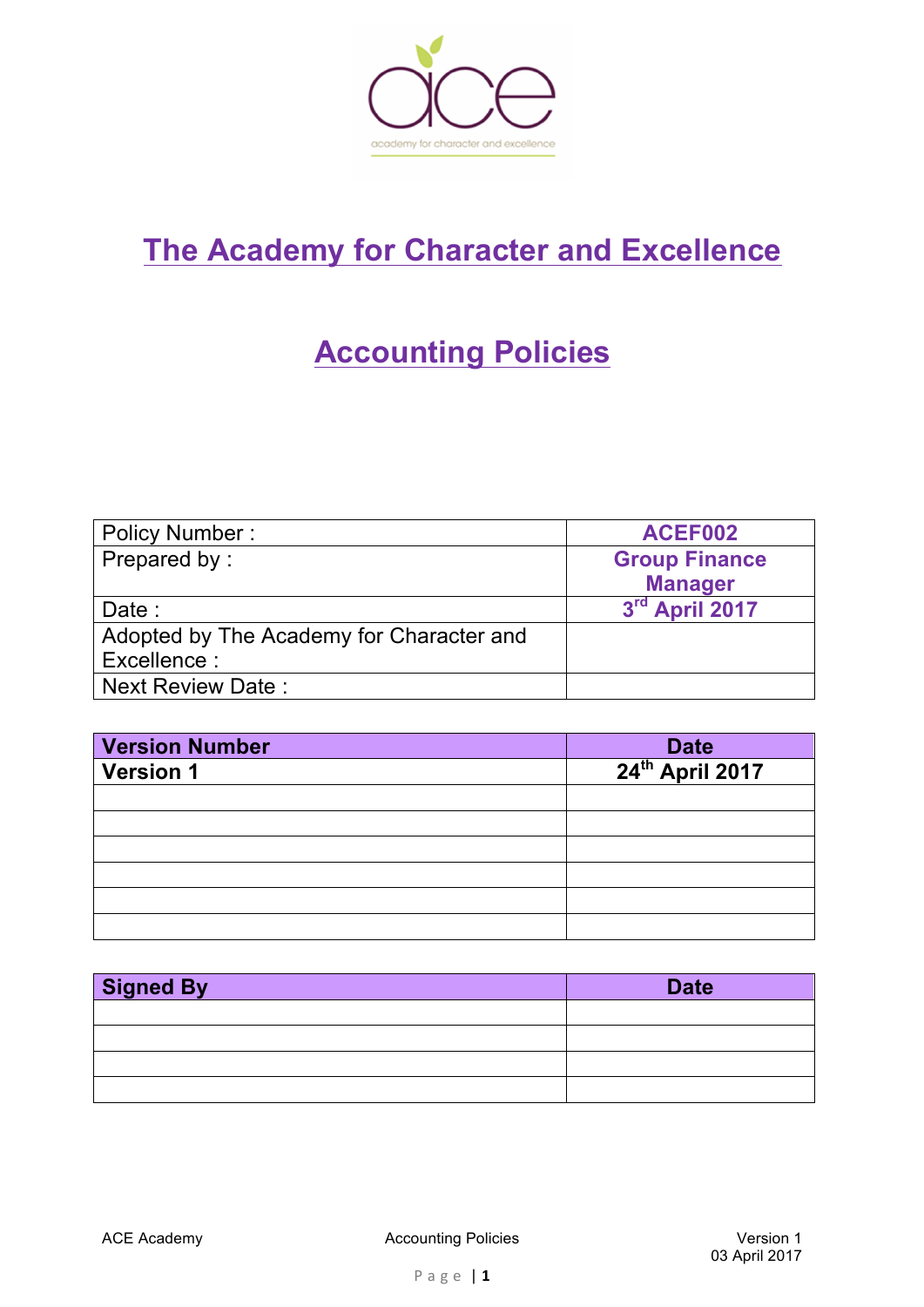

The Academy for Character and Excellence (referred to ACE hereinafter) is committed to adopting and using appropriate and aligned accounting policies within the Trust.

This policy sets out the procedures that must be followed throughout the Trust to ensure that accounting policies are the same throughout all academies in the Trust.

## **Basis of Preparation**

The financial statements will be prepared under the historical cost convention in accordance with applicable United Kingdom Accounting Standards, the Charity Commission 'Statement of Recommended Practice: Accounting and Reporting by Charities' ('SORP 2005'), the Academies Accounts Direction issued by the YPLA and the Companies Act 2006. A summary of the principal accounting policies, which will be applied consistently, except where noted, is set out below.

## **Going Concern**

The Strategic Board will assess whether the use of the "going concern principle" is appropriate i.e. whether there are any material uncertainties related to events or conditions that may cast significant doubt on the ability of the academy to continue as a going concern. The Strategic Board will make the assessment in respect of a period of one year from the date of the approval of the financial statements.

## **Recognition of Incoming Resources**

These will be on a receivable basis.

- Grants Receivable will be included in the Statement of Financial Activities (SOFA) on a receivable basis. The balance of income received for specific purposes but not expended during the period will be shown in the relevant funds on the balance sheet. Where income is received in advance of entitlement of receipt its recognition will be deferred and included in creditors as deferred income. Where entitlement occurs before income is received, the income will be accrued.
- Donations are recognised on a receivable basis where there is certainty of receipt and the amount can be reliably measured.
- Sponsorship income provided to the Academy which amounts to a donation will be recognised in the SOFA in the period in which it is receivable. Any sponsorship money received with no restriction on its use will be credited to the unrestricted fund in the SOFA.
- Donated services and gifts in kind The value of donated services and gifts in kind provided to the Academy Trust will be recognised at their open market value in the period in which they are receivable as incoming resources, where the benefit to the Academy Trust can be reliably measured. An equivalent amount will be included as expenditure under the relevant heading in the SOFA, except where the gift in kind is a fixed asset in which case the amount will be included in the appropriate fixed asset category and depreciated over the useful economic life in accordance with Academy Trust's policies.
- Other income, including catering income, lettings income and fees for other services will be recognised in the period it is receivable.

#### **Resources Expended**

All expenditure will be recognised in the period in which a liability is incurred and will be classified under headings that aggregate all costs related to that category. Where costs cannot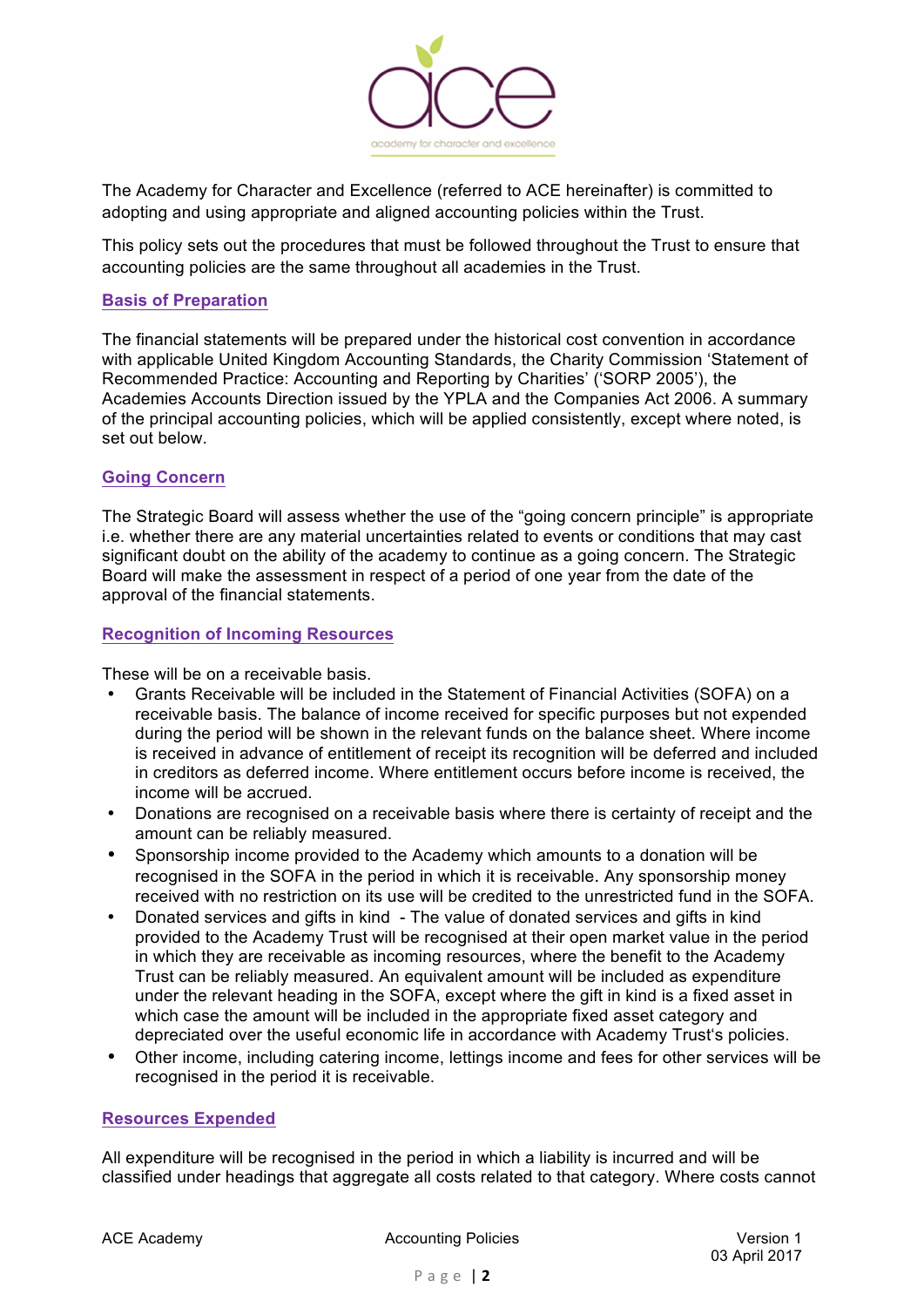

be directly attributed to particular headings they will be allocated on a basis consistent with the use of resources, with central staff costs allocated on the basis of time spent, and depreciation charges allocated on the portion of the asset's use. Other support costs will be allocated based on the spread of staff costs.

- Costs of generating funds These will be costs incurred in attracting voluntary income, and those incurred in trading activities that raise funds.
- Charitable activities These will be costs incurred on the Academy Trust's educational operations.
- Governance Costs will include the costs attributable to the Academy Trust's compliance with constitutional and statutory requirements, including audit, strategic management and Governors' / Trustees' meetings and reimbursed expenses.
- Resources will be recorded net of VAT, with the exception of business costs where VAT is irrecoverable. They will be classified under headings that aggregate all costs relating to that activity.

## **Accounting for Fixed Assets**

Assets costing £1,000 or more will be capitalised as tangible fixed assets and will be carried at cost, net of depreciation and any provision for impairment. Where tangible fixed assets are acquired with the aid of specific grants, either from the government or from the private sector, they will be included in the Balance Sheet at cost and depreciated over their expected useful economic life. The related grants will be credited to a restricted fixed asset fund in the SOFA and carried forward in the Balance Sheet. Depreciation on such assets will be charged to the restricted fixed asset fund in the SOFA so as to reduce the fund over the useful economic life of the related asset on a basis consistent with the Academy Trust's depreciation policy.

#### **Depreciation**

Depreciation will be provided on all tangible fixed assets other than freehold land, at rates calculated to write off the cost of each asset on a straight-line basis over its expected useful lives, as follows:

- $\triangleright$  Freehold buildings 2%
- $\blacktriangleright$  Land 0% (125 years)
- $\triangleright$  Fixtures, fittings and equipment 15%
- $\triangleright$  ICT equipment 33%
- $\triangleright$  Motor Vehicles 33%

Longer life fixtures and fittings - Assets in the course of construction will be included at cost. Depreciation on these assets will not be charged until they are brought into use.

A review for impairment of a fixed asset will be carried out if events or changes in circumstances indicate that the carrying value of any fixed asset may not be recoverable.

Shortfalls between the carrying value of fixed assets and their recoverable amounts are recognised as impairments. Impairment losses are recognised in the Statement of Financial Activities.

#### **Leased Assets**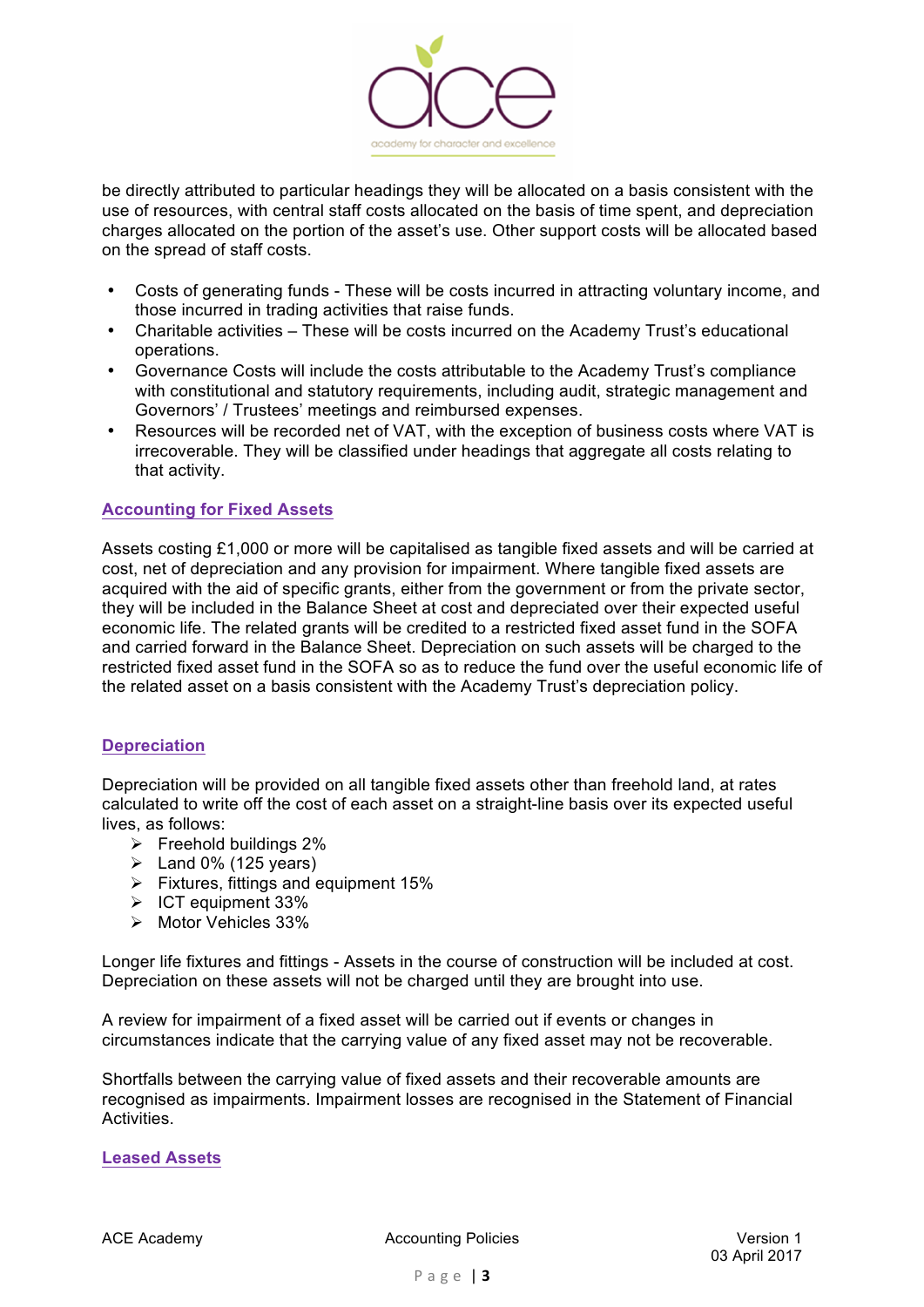

Rentals under operating leases will be charged on a straight line basis over the lease term.

#### **Investments**

The Academy does not hold any investments at the current time. The accounting policy will be determined when the need arises.

#### **Stock**

Catering stocks will be valued at cost.

## **Taxation**

The Academy Trust is considered to pass the tests set out in Paragraph 1 Schedule 6 of the Finance Act 2010 and therefore it meets the definition of a charitable company for UK corporation tax purposes. Accordingly, the Academy Trust is potentially exempt from taxation in respect of income or capital gains received within categories covered by Chapter 3 Part 11 of the Corporation Tax Act 2010 or Section 256 of the Taxation of Chargeable Gains Act 1992, to the extent that such income or gains are applied exclusively to charitable purposes.

#### **Pensions Benefits**

Retirement benefits to employees of the Academy Trust are provided by the Teachers' Pension Scheme ('TPS') and the Local Government Pension Scheme ('LGPS'). These are defined benefit schemes, are contracted out of the State Earnings-Related Pension Scheme ('SERPS'), and the assets are held separately from those of the Academy Trust.

The TPS is an unfunded scheme and contributions are calculated so as to spread the cost of pensions over employees' working lives with the Academy Trust in such a way that the pension cost is a substantially level percentage of current and future pensionable payroll. The contributions are determined by the Government Actuary on the basis of quinquennial valuations using a prospective benefit method. As stated in Note 27, the TPS is a multiemployer scheme and the Academy Trust is unable to identify its share of the underlying assets and liabilities of the scheme on a consistent and reasonable basis. The TPS is therefore treated as a defined contribution scheme and the contributions recognised as they are paid each year.

The LGPS is a funded scheme and the assets are held separately from those of the Academy Trust in separate trustee administered funds. Pension scheme assets are measured at fair value and liabilities are measured on an actuarial basis using the projected unit method and discounted at a rate equivalent to the current rate of return on a high quality corporate bond of equivalent term and currency to the liabilities. The actuarial valuations will be obtained at least triennially and will be updated at each balance sheet date. The amounts charged to operating surplus will be the current service costs and gains and losses on settlements and curtailments. They will be included as part of staff costs. Past service costs are recognised immediately in the SOFA if the benefits have vested. If the benefits have not vested immediately, the costs are recognised over the period until vesting occurs. The expected return on assets and the interest cost will be shown as a net finance amount of other finance costs or credits adjacent to interest. Actuarial gains and losses will be recognised immediately in other gains and losses.

## **Fund Accounting**